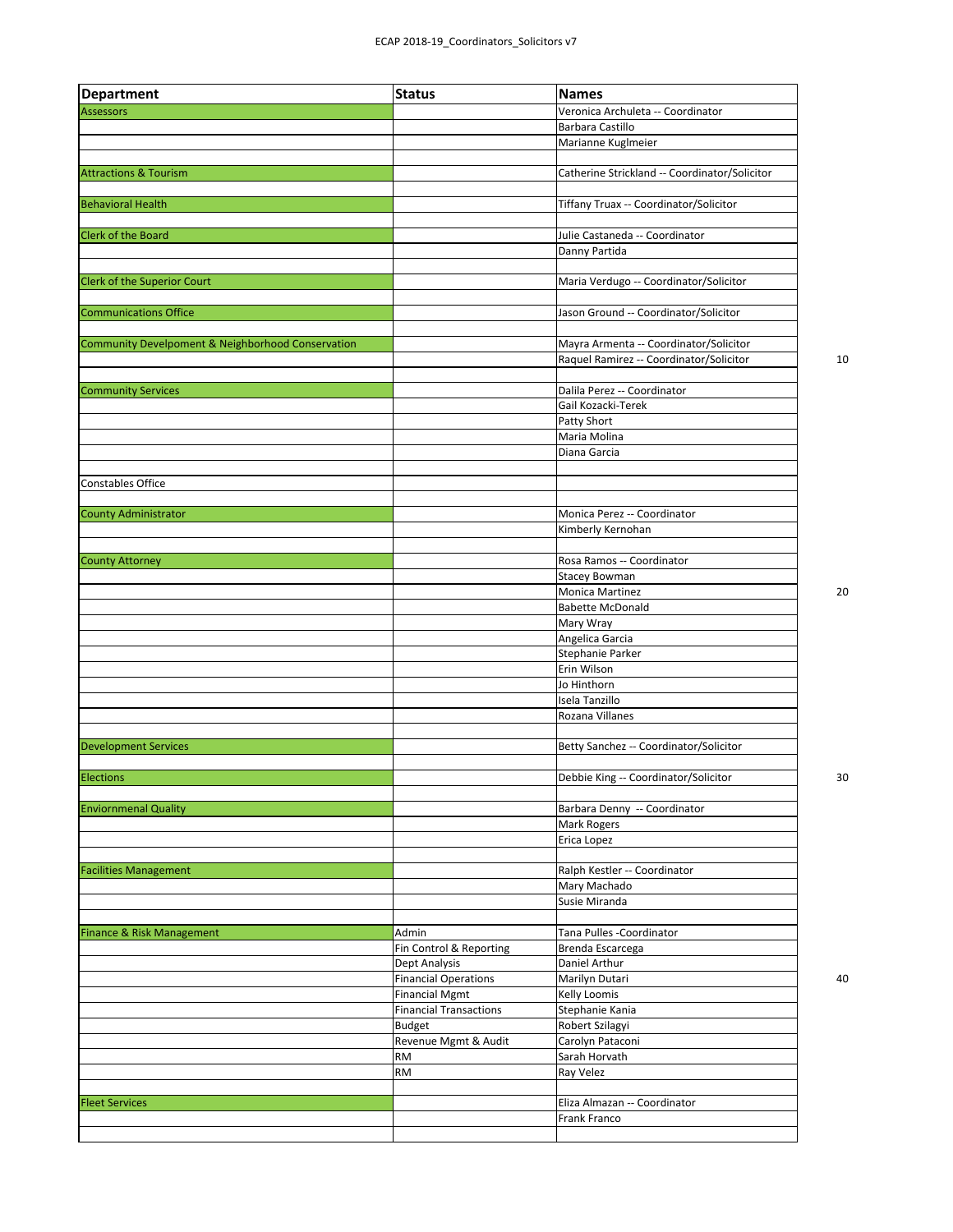| Health Department - Melissa McClendon      |                            | Melissa McClendon -- Coordinator        |    |
|--------------------------------------------|----------------------------|-----------------------------------------|----|
|                                            |                            | Andrea Altamirano                       |    |
|                                            |                            | Monica Robinson                         |    |
|                                            |                            |                                         |    |
| <b>Human Resources</b>                     |                            | Marchelle Pappas -- Coordinator         |    |
|                                            |                            | Leah Rodriguez                          | 50 |
|                                            |                            |                                         |    |
| <b>Information Technology</b>              |                            | Jane Conners -- Coordinator             |    |
|                                            |                            | Dee Taskila                             |    |
|                                            |                            | Diana Anderson                          |    |
|                                            |                            | <b>Taylor Green</b>                     |    |
|                                            |                            | Chloe Jackson                           |    |
|                                            |                            | Carolyn Swanson                         |    |
|                                            |                            | Aaron Shepherd                          |    |
|                                            |                            | Chris Garcia, Jr                        |    |
|                                            |                            |                                         |    |
| Justice Court, Ajo                         | Reminder: Ajo is in Ajo    | Yvette Montijo -- Coordinator/Solicitor |    |
|                                            |                            |                                         |    |
| Justice Court, GV                          |                            |                                         |    |
|                                            |                            |                                         |    |
| Justice Court, Tucson                      |                            | Charity Bender -- Coordinator/Solicitor | 60 |
|                                            |                            |                                         |    |
| <b>Juvenile Courts</b>                     |                            | Kris Baker -- Coordinator/Solicitor     |    |
|                                            |                            |                                         |    |
| Medical Examiner (Forensic Science Center) |                            | Jeremy Cox -- Coordinator/Solicitor     |    |
|                                            |                            | Amber Bates -- Coordinator/Solicitor    |    |
|                                            |                            |                                         |    |
| Natural Resources Parks and Recreation     | Recreation                 | Lisa Uthe -- Coordinator                |    |
|                                            | Support                    | Monica Brown                            |    |
|                                            | Natural Resources          | MaryAnn Adams                           |    |
|                                            | Ops - Zone 1               | Shane Kyzer                             |    |
|                                            | Ops - Zone 2               | Catherine Rich                          |    |
|                                            | Ops - Zone 3               | Duran Gomez                             |    |
|                                            | Ops - Zone 4               | Jacob Vega                              | 70 |
|                                            | Ops - Zone 5               | Dario Burruel                           |    |
|                                            | Ops - Zone 6               | Juan Ponce                              |    |
|                                            | Director/Planning/Geomedia | Mannde Chiasson                         |    |
|                                            |                            |                                         |    |
| <b>Office of Emergency Management</b>      |                            | Lisa Romero -- Coordiantor/Solicitor    |    |
|                                            |                            |                                         |    |
| Office of Sustainability and Conservation  |                            | Priscilla Diaz -- Coordinator/Solicitor |    |
|                                            |                            |                                         |    |
| Pima Animal Care                           |                            | Michelle Moore -- Coordinator/Solicitor |    |
|                                            |                            |                                         |    |
| Pima County Library                        |                            | Judy Moses -- Coordinator               |    |
|                                            | Caviglia-Arivaca           | Jodi Ohlson                             |    |
|                                            | Dewhirst-Catalina          | Jenn Berry                              |    |
|                                            | Dusenberry-River           | Dianna Thor                             | 80 |
|                                            | Eckstrom-Columbus          | Nancy Shattuck                          |    |
|                                            | El Pueblo                  | Irina Delone                            |    |
|                                            | El Rio                     | Angela Harper                           |    |
|                                            | Flowing Wells              | Ingrid Trebisky                         |    |
|                                            | Himmel Park                | Ben Matiella                            |    |
|                                            | Joel Valdez Main           | Margie Farmer                           |    |
|                                            | Joyner-Green Valley        | Rebecca Abitia                          |    |
|                                            | Kirk-Bear Canyon           | Laurie McGrath                          |    |
|                                            | Martha Cooper              | Jennifer Merkle                         |    |
|                                            | Miller-Golf Links          | <b>Monica Creps</b>                     | 90 |
|                                            | Mission                    | Margaret Wilkie                         |    |
|                                            | Murphy-Wilmot              | Daphne Daly                             |    |
|                                            | Nanini                     | Kyle Weekley                            |    |
|                                            | Oro Valley                 | Victoria Salajko                        |    |
|                                            | Quincie Douglas            | Marissa Alcorta                         |    |
|                                            | Sahuarita                  | <b>Tenecia Phillips</b>                 |    |
|                                            | Salazar-Ajo                |                                         |    |
|                                            | Sam Lena-So. Tucson        | Kelly Wilson                            |    |
|                                            | Santa Rosa                 | <b>Betsy Langley</b>                    |    |
|                                            | Southwest                  | Carter Gates                            |    |
|                                            |                            |                                         |    |